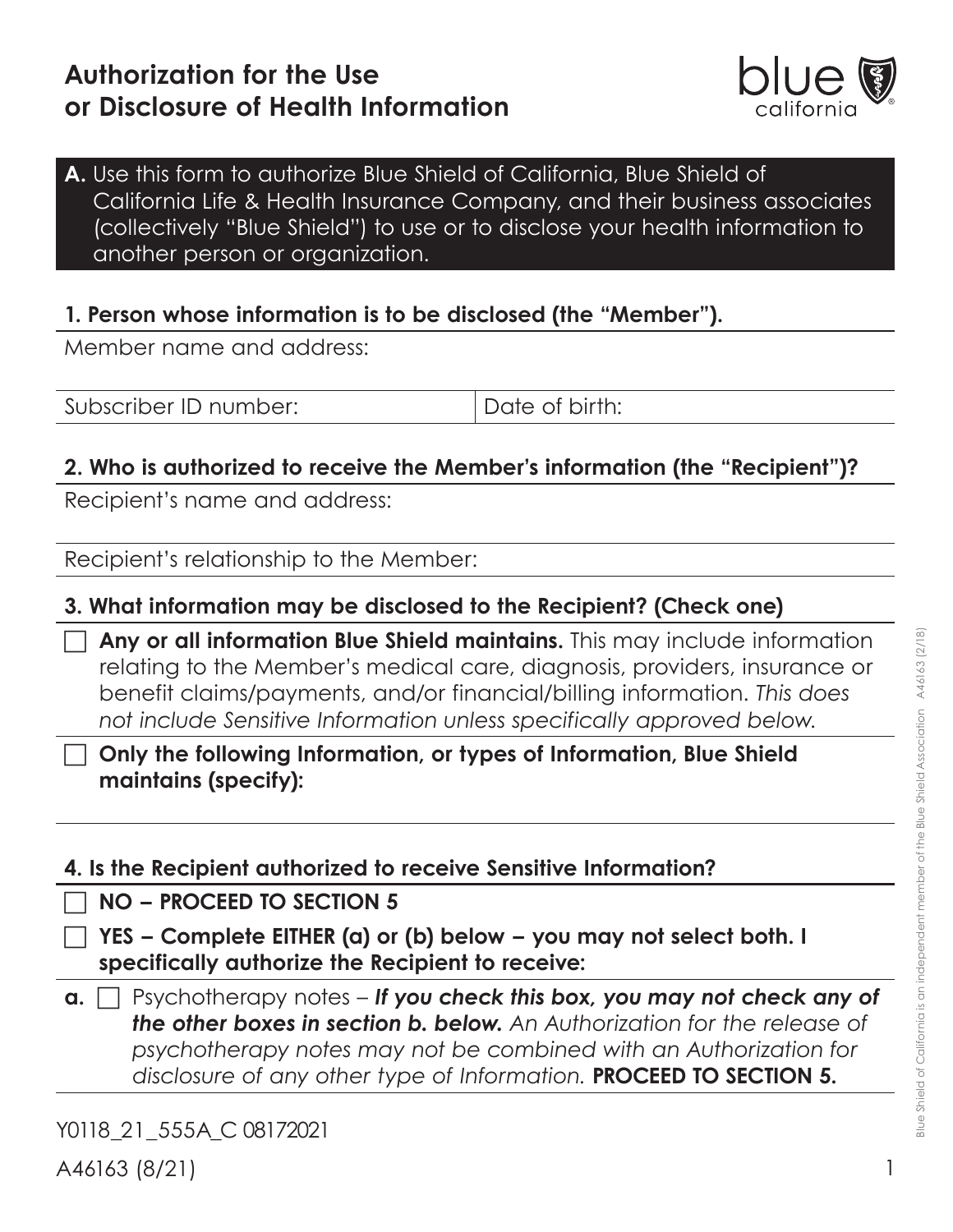|  | <b>b.</b> $\Box$ Complete this section <b>ONLY IF</b> you did not check box 4(a) above, |
|--|-----------------------------------------------------------------------------------------|
|  | and you wish to authorize disclosure of any of the following types                      |
|  | of Sensitive Information (check all that apply):                                        |

| Abortion                          | $\Box$ Alcohol/substance<br>abuse |  | Genetic<br>information       |
|-----------------------------------|-----------------------------------|--|------------------------------|
| HIV/AIDS                          | $\Box$ Mental health              |  | $\Box$ Pregnancy             |
| Sexual, physical, or mental abuse |                                   |  | Sexually transmitted illness |

*Note to parents/legal guardians of minors 12 years of age or older: You may be unable to obtain or authorize the use or disclosure of certain types of Sensitive Information about the minor without the minor's own written authorization. This may include the types of Sensitive Information listed above as well as information regarding infectious diseases, rape/sexual assault, and certain outpatient mental health counseling/treatment. If the minor is 17 years of age or older, disclosure of information relating to domestic violence and blood donations also requires the minor's authorization.*

# **5. What is the purpose of the requested use or disclosure of Information?**

 $\Box$  The Information is about me and is to be used or disclosed at my request

To resolve a claim dispute or appeal

Other (specify):

# **B. Expiration and revocation**

This Authorization will remain in effect for one year from the date you sign it (below) unless a different date is specified here:

You have the right to revoke this Authorization at any time by notifying Blue Shield in writing. *Revoking this Authorization will not affect Information we use or disclose before we receive your revocation request.* If this Authorization is given by a parent or legal guardian on behalf of a minor, it will expire on the minor's eighteenth birthday.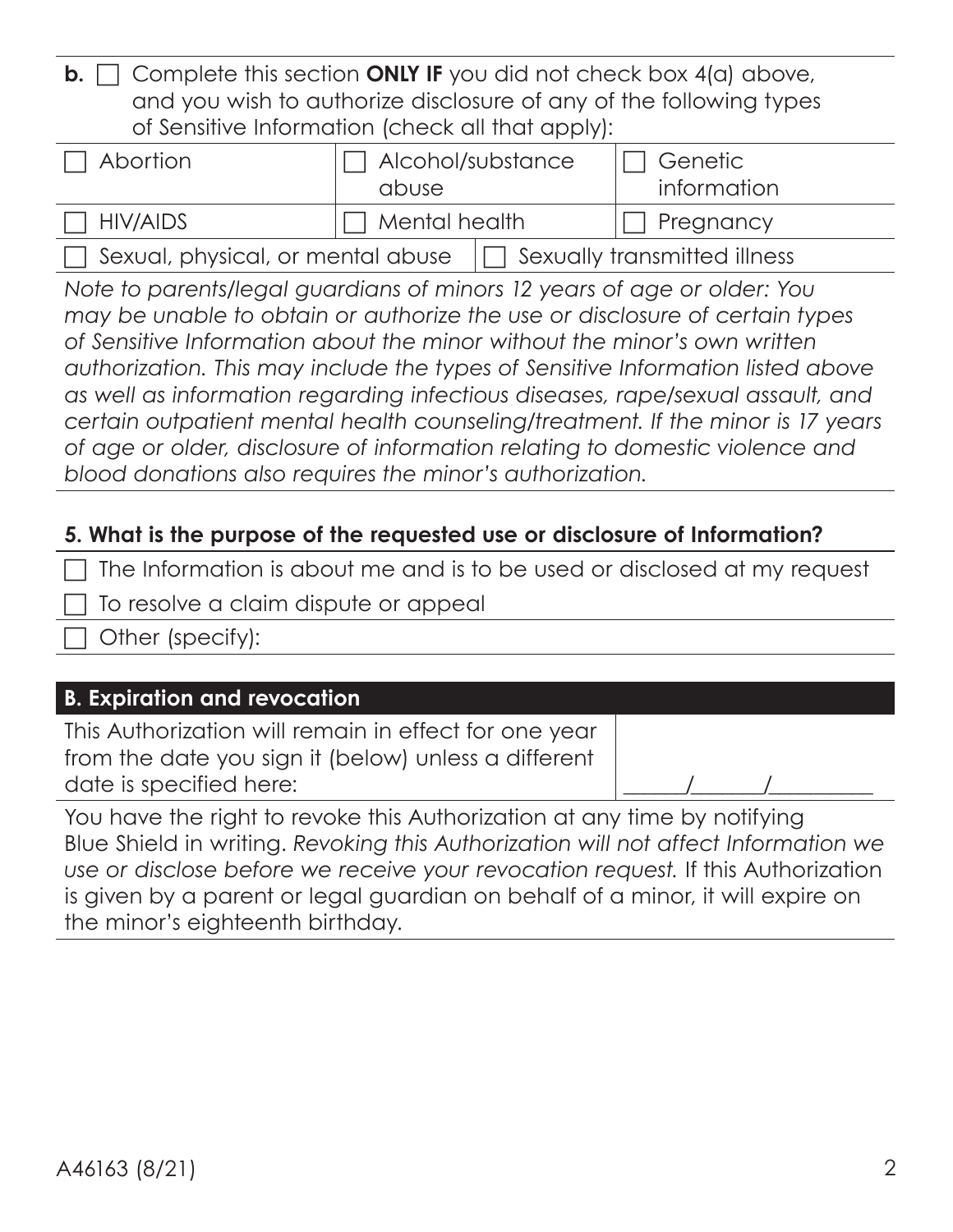#### **C. Signature**

I have read this form and I understand and agree to its terms. I direct Blue Shield of California to use or to disclose the Information to the noted Recipient as directed above. I understand that once my Information is disclosed, it could be re-disclosed by the Recipient and may no longer be protected by privacy laws, including the federal Health Insurance Portability and Accountability Act of 1996.

I understand that Blue Shield may not condition payment, enrollment in a health plan, or eligibility for benefits on whether I sign this Authorization.

Signature Date

Print name

## **D. Personal or legal representatives or guardians**

If this form is signed by someone other than the Member or the parent of a minor, such as a personal/legal representative, guardian, or executor, **you must also submit legal documentation** showing your authority to act on behalf of the Member (or the Member's estate) to authorize the use or disclosure of the Member's health Information. Such documentation may include, for example: 1) Durable Health Care Power of Attorney; 2) current, valid documentation of court-ordered guardianship; or 3) other valid legal documentation showing your authority to act on behalf of the Member (or the Member's estate).

#### **Please also complete the following:**

Representative's name (print):

Relationship to Member:

Type of documentation submitted: